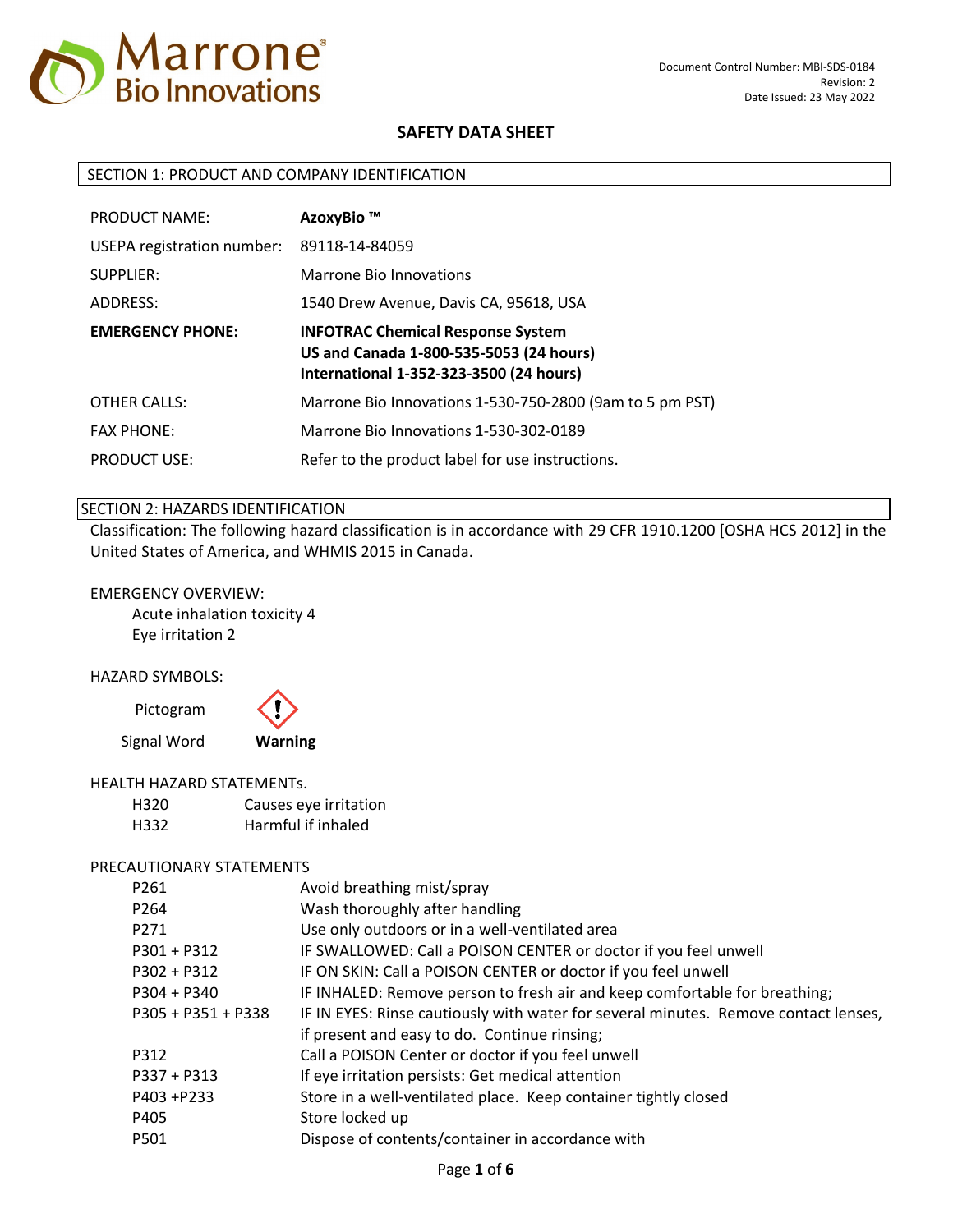

local/regional/national/international regulations.

POTENTIAL ROUTES OF ENTRY: Oral, eye, and inhalation.

### CARCINOGENICITY:

| OSHA: Not listed                                  | ACGIH: Not listed | NTP: Not listed. | IARC: Not listed |
|---------------------------------------------------|-------------------|------------------|------------------|
| SECTION 3: COMPOSITION/INFORMATION ON INGREDIENTS |                   |                  |                  |
|                                                   |                   |                  |                  |

| <b>COMPONENT</b>        | <b>CAS NUMBER</b> | PERCENT BY WEIGHT (%) |
|-------------------------|-------------------|-----------------------|
| azoxystrobin            | 131860-33-8       | 18.4                  |
| Reynoutria spp. extract | none              | 10.2                  |

Contains other ingredients not otherwise classified as hazardous or present in concentrations which warrant inclusion in this SDS.

### SECTION 4: FIRST AID MEASURES

EYES: Rinse cautiously with water for several minutes. Remove contact lenses, if present and easy to do. Continue rinsing. If eye irritation persists, get medical attention.

SKIN: Call a POISON CENTER or doctor if you feel unwell.

INGESTION: Call a POISON CENTER or doctor if you feel unwell.

INHALATION: Remove person to fresh air and keep comfortable for breathing. Call a POISON Center or doctor if you feel unwell.

SECTION 5: FIRE-FIGHTING MEASURES

Extinguishing Media: Use water spray, alcohol-resistant foam, dry chemical or carbon dioxide

Specific hazards: May produce toxic and irritant vapors

Special protective equipment: Wear self-contained breathing apparatus for fire fighting

### SECTION 6: ACCIDENTAL RELEASE MEASURES

Personal Precautions: Wear respiratory protection. Wear protective gloves/protective clothing. Do not breathe mist/spray. Ensure adequate ventilation. Evacuate personnel to safe areas.

Environment Precautions: Do not let product enter drains. Discharge into the environment must be avoided.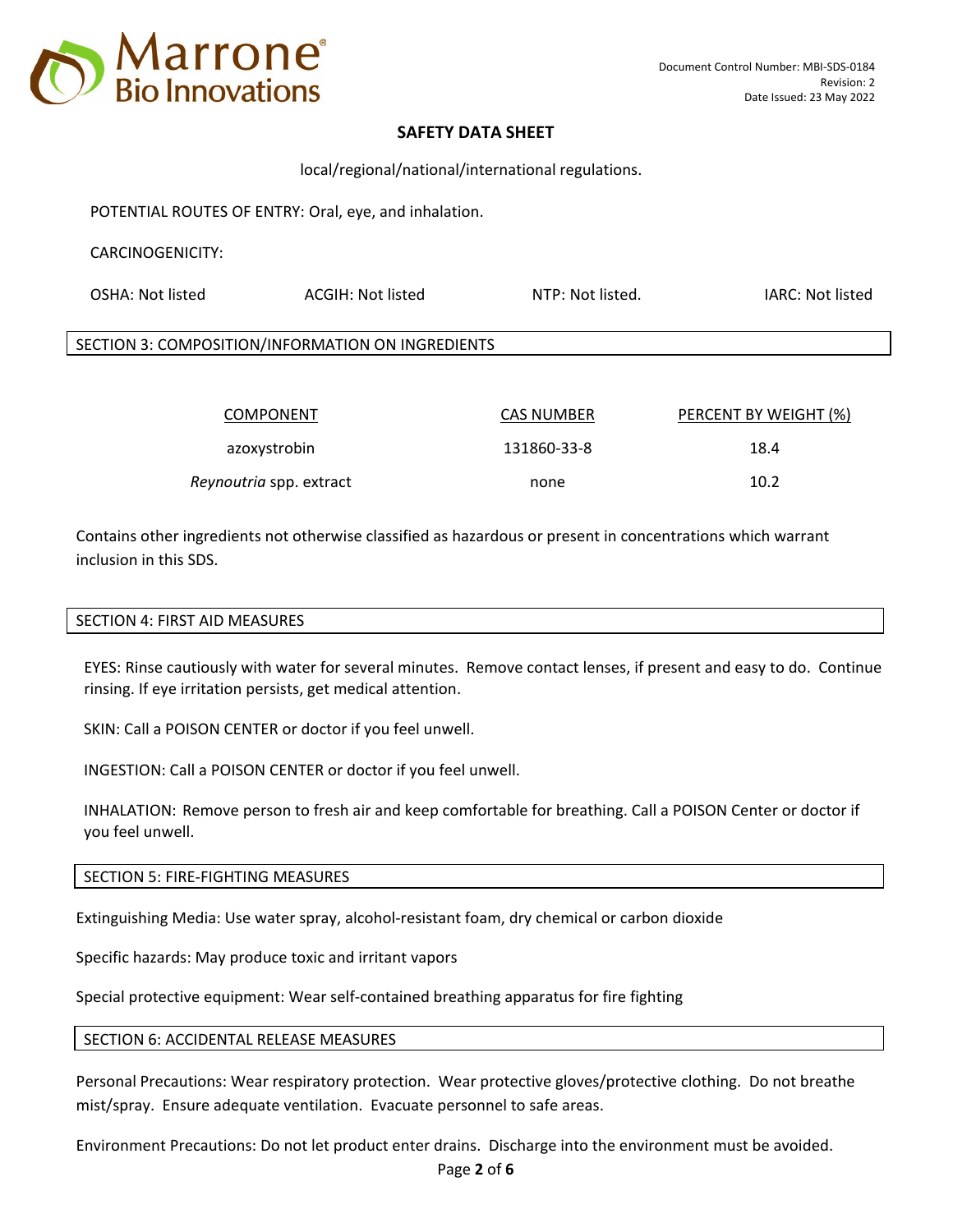

Methods and Materials for Containment and Cleaning Up: Absorb using inert materials and dispose of in accordance with local regulations. Do not let the material dry before cleaning the spill.

## SECTION 7: HANDLING AND STORAGE

GHS Precautions for Safe Handling: Avoid breathing mist/spray. Wash thoroughly after handling. Use only outdoors or in a well-ventilated area.

Conditions for Safe Storage: Store in a well-ventilated place. Keep container tightly closed. Store locked up. Avoid extreme temperatures

SECTION 8: EXPOSURE CONTROLS/PERSONAL PROTECTION

| Component               | <b>OSHA PEL</b>          | <b>ACGIH TLV</b> | <b>AOEL</b>   |
|-------------------------|--------------------------|------------------|---------------|
| azoxystrobin            | $\overline{\phantom{0}}$ | -                | 0.2 mg/kg/day |
| Reynoutria spp. extract | $\overline{\phantom{0}}$ | -                |               |

Engineering Controls: This product is intended to be used outdoors. If necessary, provide local exhaust ventilation and use appropriate containment procedures to maintain airborne levels at a safe concentration.

Personal Protective Equipment: Applicators and other handlers must wear: Long-sleeved shirt and long pants; Chemical-resistant gloves made of any waterproof material such as polyvinyl chloride, nitrile rubber or butyl rubber; Shoes plus socks.

### SECTION 9: PHYSICAL AND CHEMICAL PROPERTIES

| <b>PHYSICAL STATE:</b>        | Liquid         |
|-------------------------------|----------------|
| COLOR:                        | Dark brown     |
| ODOR:                         | None           |
| <b>ODOR THRESHOLD:</b>        | Not available3 |
| pH at 22 °C:                  | 6.5            |
| DENSITY at 22.3 $^{\circ}$ C: | $1.13$ g/mL    |
| SOLUBILITY IN WATER:          | Not available  |
| <b>BOILING POINT/RANGE:</b>   | Not determined |
| FREEZING/MELTING POINT:       | Not determined |
| <b>FLASH POINT:</b>           | Non-flammable  |
| <b>EVAPORATION RATE:</b>      | Not determined |
| FLAMMABILITY (SOLID. GAS):    | Not determined |
| UPPER FLAMMABILITY LIMITS:    | Not determined |
| LOWER FLAMABILITY LIMITS:     | Not determined |
| <b>VAPOR PRESSURE:</b>        | Not determined |
| <b>VAPOR DENSITY:</b>         | Not determined |
| <b>RELATIVE DENSITY:</b>      | Not determined |
| SOLUBILITY IN OTHER SOLVENTS: | Not determined |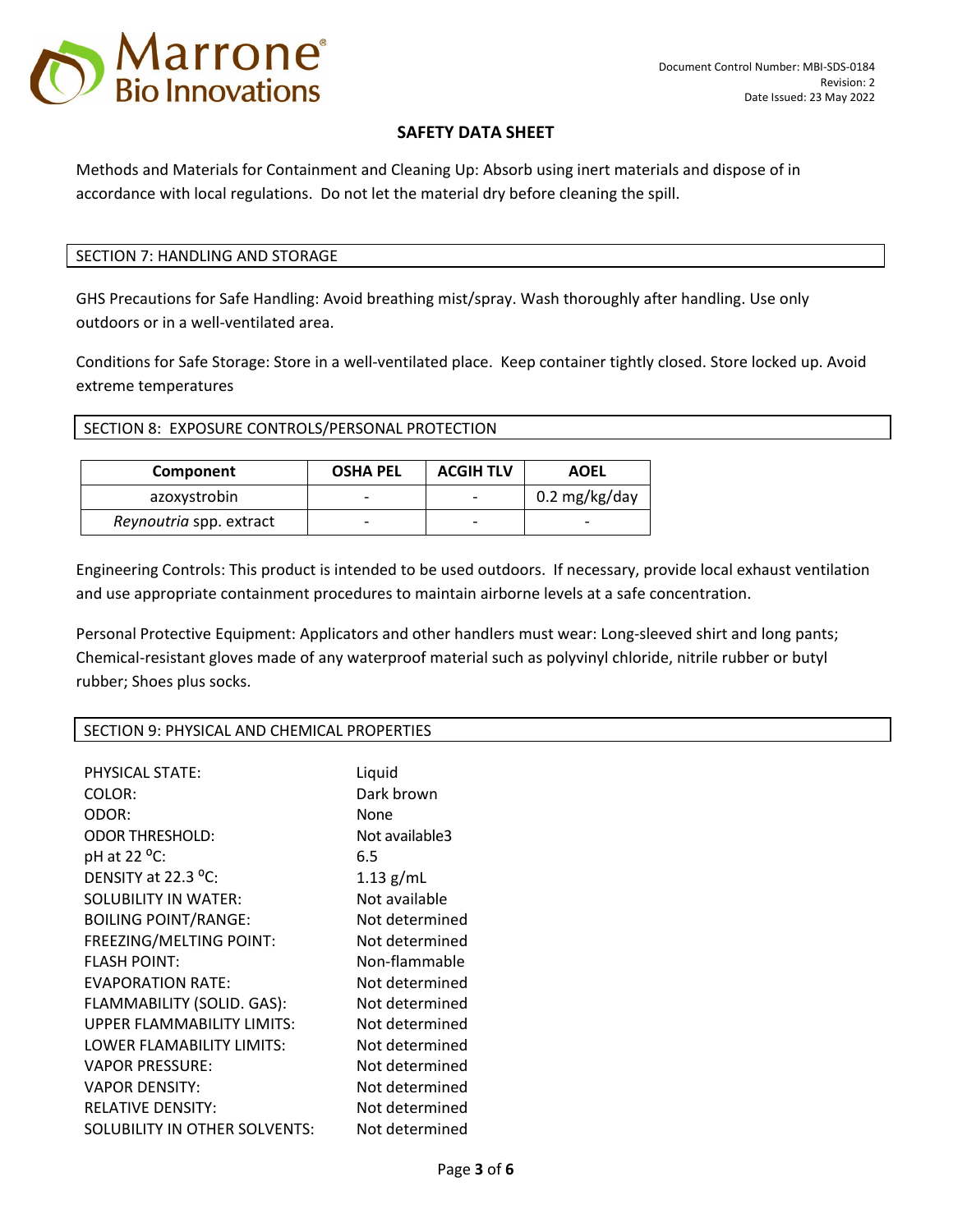

PARTITION COEFFICIENT: Not determined AUTOIGNITION TEMPERATURE: Not applicable DECOMPOSITION TEMPERATURE: Not determined VISCOSITY: Non-newtonian EXPLOSIVE PROPERTIES: Not determined OXIDIZING PROPERTIES: Not applicable

### SECTION 10: STABILITY AND REACTIVITY

| Reactivity:                              | Strong oxidizers               |
|------------------------------------------|--------------------------------|
| <b>Chemical Stability:</b>               | Stable under normal conditions |
| <b>Hazardous Reactions:</b>              | No data available              |
| <b>Conditions to Avoid:</b>              | High temperatures, high pH     |
| Incompatible Materials:                  | Strong oxidizers               |
| <b>Hazardous Decomposition Products:</b> | No data available              |

# SECTION 11: TOXICOLOGICAL INFORMATION

| ACUTE ORAL TOXICITY LD50:        | 5000 mg/kg                                                                                                      |
|----------------------------------|-----------------------------------------------------------------------------------------------------------------|
| ACUTE DERMAL TOXICITY LD50:      | 5000 mg/kg                                                                                                      |
| <b>ACUTE INHALATION LC50:</b>    | $>2.0$ mg/L                                                                                                     |
| EYE IRRITATION:                  | Rabbit: Corneal opacity and positive conjunctivitis clearing by 72 hours.<br>(similar formulation)              |
| <b>SKIN IRRITATION:</b>          | Rabbit: Slight erythema and/or slight edema (severity 1.0 - 2.0) clearing by<br>72 hours. (similar formulation) |
| <b>SKIN SENSITIZATION:</b>       | Guinea pig: Not a sensitizer (similar formulation).                                                             |
| <b>GERM CELL MUTAGENICITY</b>    | no data available                                                                                               |
| <b>CARCINOGENICITY</b>           | Not classified as carcinogenic by IARC or ACGIH                                                                 |
| REPRODUCTIVE TOXICITY            | no data available                                                                                               |
| STOT-Single Exposure             | no data available                                                                                               |
| STOT-Repeated Exposure           | no data available                                                                                               |
| <b>ASPIRATION HAZARD</b>         | no data available                                                                                               |
| ACUTE EXPOSURE SYMPTOMS          | azoxystrobin: may cause respiratory tract pain and irritation, eye pain, skin                                   |
|                                  | redness, headache, and dizziness.                                                                               |
| <b>CHRONIC EXPOSURE SYMPTOMS</b> | no data available                                                                                               |
| <b>INTERACTIONS</b>              | no data available                                                                                               |

### SECTION 12: ECOLOGICAL INFORMATION

| Azoxystrobin:                               |                     |
|---------------------------------------------|---------------------|
| Bird LD <sub>50</sub>                       | $>$ 2000 mg/kg      |
| Bird Dietary LD <sub>50</sub>               | $>$ 1179 mg/kg feed |
| Fish Acute 96-h LC <sub>50</sub>            | $0.47$ mg/L         |
| Fish Chronic 30-d NOAEC                     | $0.147$ mg/L        |
| Aquatic Invertebrate Acute EC <sub>50</sub> | $0.23$ mg/L         |
| Aquatic Crustacean Acute LC <sub>50</sub>   | $0.055$ mg/L        |
| Algae Acute 72-h EC <sub>50</sub>           | $0.36$ mg/L         |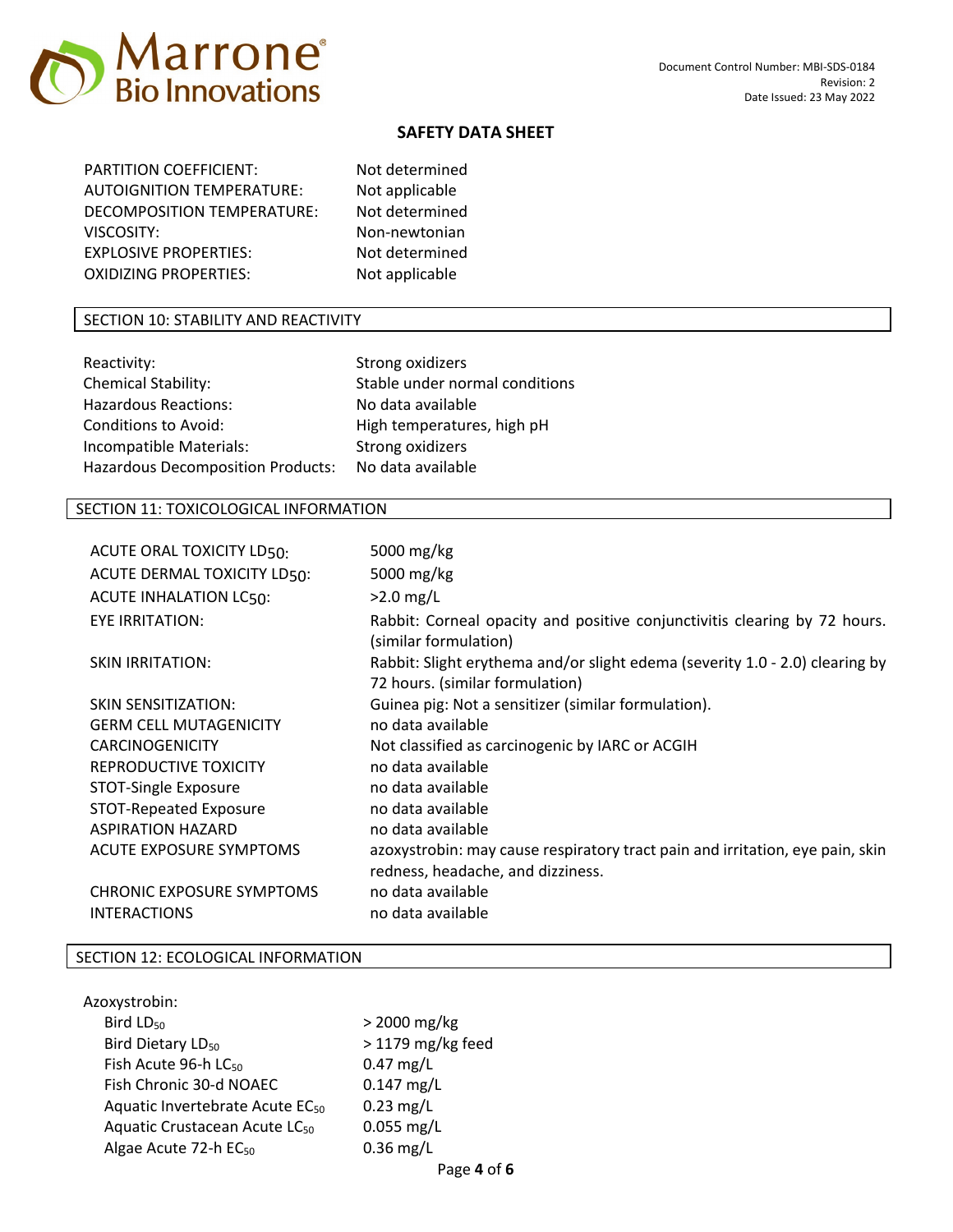

Honeybee Acute 48-h  $LD_{50}$  > 25  $\mu$ g/bee Earthworm Acute 14-d  $LC_{50}$  283 mg/kg Soil Degradation  $DT_{50}$  180 d Aqueous Photolysis DT<sub>50</sub> pH 7 8.7 d Aqueous Hydrolysis  $DT_{50}$  pH7 Stable Bioaccumulation Potential no data available

*Reynoutria spp.* toxicity to freshwater aquatic life: Fathead Minnow (96-hour acute toxicity) LC<sub>50</sub> > 10.18 mg/L. Category 2

Testing all beneficial insects, in all situations, mixtures and combinations, is not feasible. Prior to treating where beneficial insects are released, consult with an extension specialist or with the product manufacturer.

### SECTION 13: DISPOSAL CONSIDERATIONS

Do not reuse containers. Dispose of contents/container in accordance with local/regional/national/international regulations. Pesticide wastes are acutely hazardous. Improper disposal of excess pesticide, spray mixture or rinsate is a violation of Federal Law. If these wastes cannot be disposed of by use according to label instructions, contact your State Pesticide or Environmental Control Agency, or the Hazardous Waste representative of the nearest EPA regional Office for guidance. Dangerous to the environment. Avoid all releases to sewer.

## SECTION 14: TRANSPORTATION INFORMATION

DOT (US) Ground – Non-Bulk (<= 119 Gallons): Not regulated

DOT (US) – Marine or Bulk (> 119 Gallons): UN-Number: 3082 Class: 9 Packing Group: III Proper Shipping Name: Environmentally hazardous substance, liquid, n.o.s. (Azoxystrobin mixture) Other: Marine pollutant (49 CFR 171.4) Exemptions: Not a dangerous good if single or combination packaging contains a net quantity per single or inner packaging of 5 L or less.

Air Transport (IATA)

UN-Number: 3082 Class: 9 Packing Group: III Proper Shipping Name: Environmentally hazardous substance, liquid, n.o.s. (Azoxystrobin mixture) Other: Marine pollutant (49 CFR 171.4) Exemptions: "Not Restricted" as per IATA special provision A197 provided that the net quantity in any receptacle does not exceed 5 kg or 5 L and the packaging used meets defined standards.

SECTION 15: REGULATORY INFORMATION